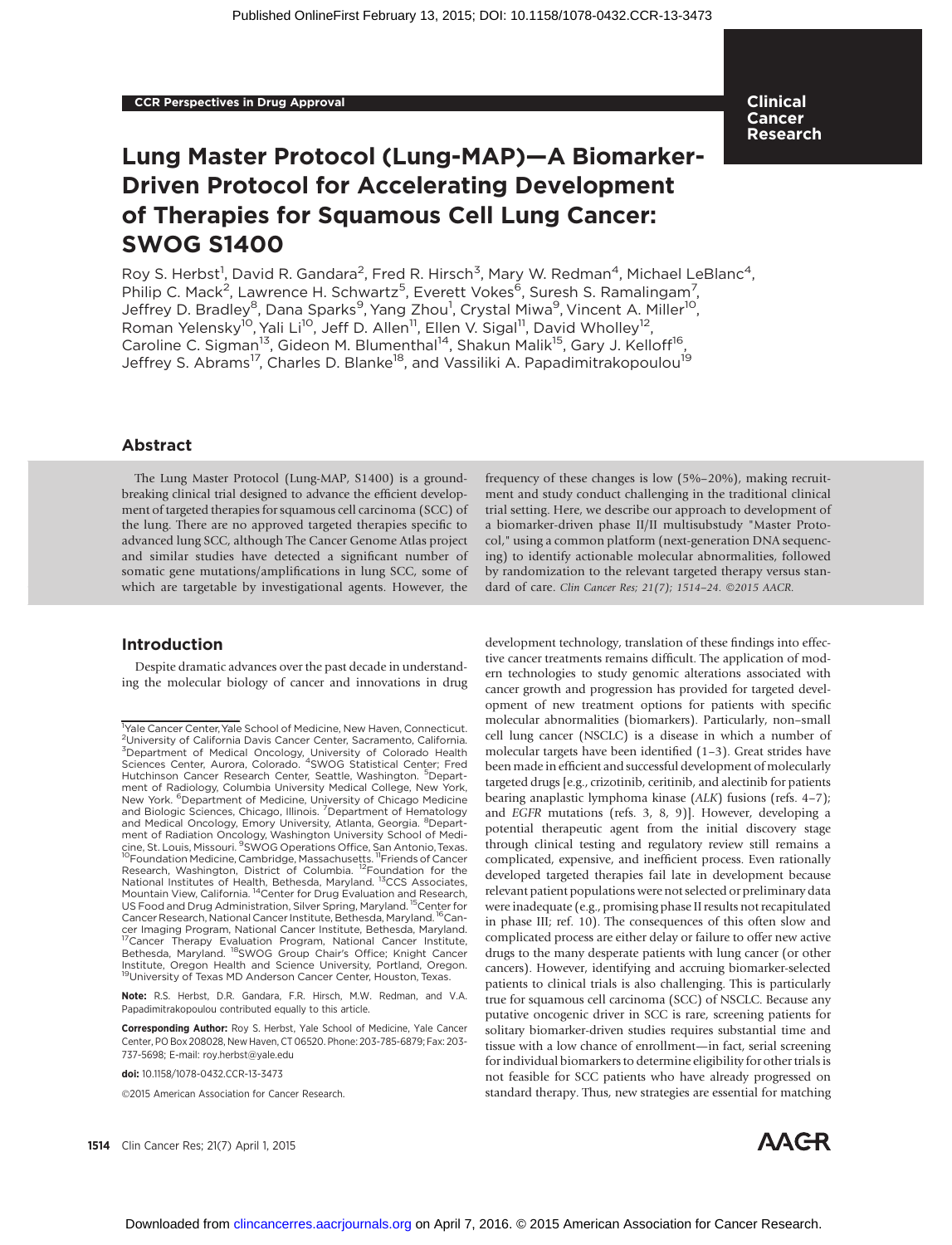Lung-MAP: A Protocol for Accelerating Drug Development



#### Figure 1.

The trials listed are currently ongoing or soon to be activated trials with "umbrella" or "basket" designs with partial funding from the U.S. or UK government. Details of these studies are presented in Table 1.

patients to therapies from which they are most likely to benefit. This process requires efficient clinical trial designs for evaluating these therapies, with rapid, multibiomarker patient evaluation and accelerated drug development timelines (11–13).

Recently, a new trial design has been used to address these issues (14). This design has two components, screening and treatment. In the screening component, patients are evaluated systematically for the presence of biomarkers of interest. Then, in the treatment component, patients are assigned to substudies with investigational therapies targeting the biomarkers present in their tumors. This design allows more efficient screening and facilitates the addition of new drugs and biomarkers into the protocol on a rolling basis.

Two categories of studies follow this design (Fig. 1 and Table 1): "basket" studies examine the effect of specific therapeutic agent(s) on a defined molecular target regardless of the underlying tumor type. This design facilitates a particular targeted therapeutic strategy (i.e., inhibition of an oncogenically mutated kinase) across multiple cancer types. Examples are the NCI Molecular Analysis for Therapy Choice (MATCH; ref. 15) and the Molecular Profiling–based Assignment of Cancer Therapeutics (MPACT) trials. The second type, "umbrella" studies, evaluate multiple targeted therapeutic strategies in a single type of cancer. Examples are Investigation of Serial Studies to Predict Your Therapeutic Response with Imaging and Molecular Analysis 2 (I-SPY TRIAL 2, I-SPY 2; ref. 16), the FOCUS4 study in advanced colorectal cancer (17), and the phase II adaptive randomization design Biomarker-integrated Approaches of Targeted Therapy for lung cancer elimination (BATTLE; ref. 18) and BATTLE-2 (14, 19) in NSCLC.

The Lung Master Protocol (Lung-MAP) is a recently initiated umbrella trial specifically for patients with advanced lung SCC. It is built on the principles and approaches of the previously mentioned trials. Particularly, I-SPY 2 established infrastructure for conduct of a Master Protocol (including development of the masterinvestigational new drug application with the FDA; ref. 16), and it has been successful in meeting its objectives of matching drugs with subtypes of breast cancer in which they are most likely to be effective, potentially leading to smaller phase III trials in the selected subpopulations (20, 21). BATTLE and BATTLE-2 are direct precursors of Lung-MAP that have been successful in developing strategies to screen patients for and to define biomarkers for optimal patient selection for evaluation of drugs and drug combinations that have shown promise in treatment of NSCLC (18, 19). Although based on concepts developed in I-SPY 2 and the BATTLE trials, Lung-MAP has a different overall strategy. It does not use adaptive randomization to evaluate drug/biomarker combinations, and it goes beyond phase II development. It is designed to provide a path for FDA approval of active agents identified in the initial phase II study. That is, a drug that is found to be effective in phase II will move directly into the phase III registration setting, incorporating the patients from phase II. This will reduce time, resources, and patient numbers needed to accomplish the ultimate goal of bringing novel agents to the clinic. Lung-MAP also addresses other unmet needs, including applications of broad-based genomic screening in clinical trial settings and shortened turnaround times to allow effective use of molecular testing in selection of therapy for patients who are progressing rapidly. This Master Protocol mechanism is expected to increase access to genomic screening for SCC patients, improve definition of genomically defined biomarkers for clinical trial entry for these patients, and decrease time lines for drug–biomarker testing, allowing for inclusion of the maximum numbers of otherwise eligible patients (13). The authors hope that this article will increase awareness of Lung-MAP in the research community, allow us to share our experience with other groups looking to launch similar projects, and motivate oncologists to offer Lung-MAP as a treatment option to their eligible patients.

The concept for Lung-MAP was developed jointly in 2012, by the NCI's Thoracic Malignancy Steering Committee (TMSC; ref. 7)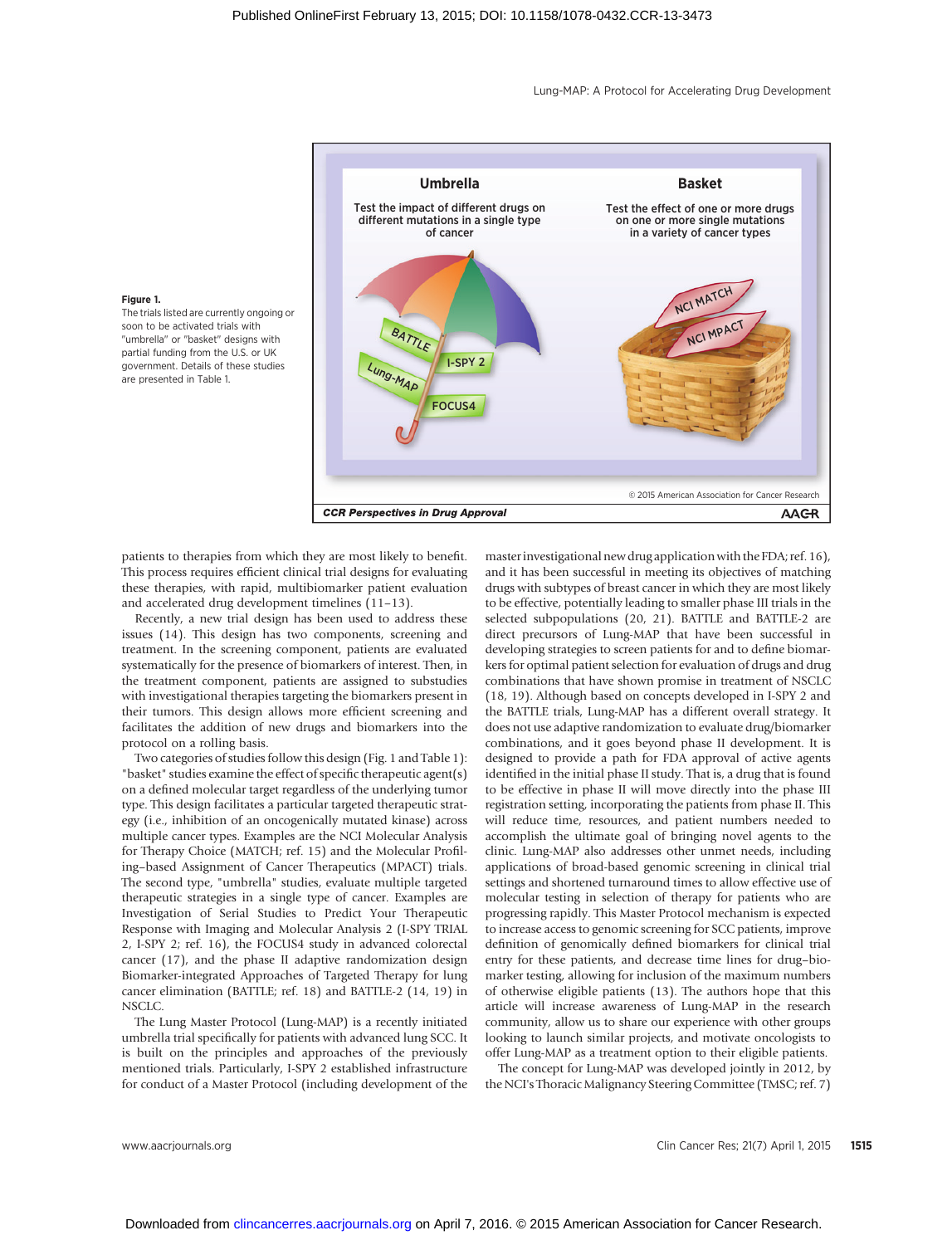|                                                               | Table 1. Representative basket and umbrella trial                                                                                                                                                                                                                                                                                                                                                                                    | BATTLE                                                                                                                                                                                                                                                                                                             |                                                                                                                                                                                                                                                                                                                                                                                    | I-SPY 2                                                                                                                                                                                                                                                                                                                                                                                                  |                                                                                                                 |                                                                                                                                                                                                                                                                                                                                     | FOCUS4                                                                                                                                                                                                                                                                                                                                                                                                                                                                                                                                                                             |
|---------------------------------------------------------------|--------------------------------------------------------------------------------------------------------------------------------------------------------------------------------------------------------------------------------------------------------------------------------------------------------------------------------------------------------------------------------------------------------------------------------------|--------------------------------------------------------------------------------------------------------------------------------------------------------------------------------------------------------------------------------------------------------------------------------------------------------------------|------------------------------------------------------------------------------------------------------------------------------------------------------------------------------------------------------------------------------------------------------------------------------------------------------------------------------------------------------------------------------------|----------------------------------------------------------------------------------------------------------------------------------------------------------------------------------------------------------------------------------------------------------------------------------------------------------------------------------------------------------------------------------------------------------|-----------------------------------------------------------------------------------------------------------------|-------------------------------------------------------------------------------------------------------------------------------------------------------------------------------------------------------------------------------------------------------------------------------------------------------------------------------------|------------------------------------------------------------------------------------------------------------------------------------------------------------------------------------------------------------------------------------------------------------------------------------------------------------------------------------------------------------------------------------------------------------------------------------------------------------------------------------------------------------------------------------------------------------------------------------|
|                                                               | Lung-MAP                                                                                                                                                                                                                                                                                                                                                                                                                             |                                                                                                                                                                                                                                                                                                                    | BATTLE 2                                                                                                                                                                                                                                                                                                                                                                           |                                                                                                                                                                                                                                                                                                                                                                                                          | NCI MATCH                                                                                                       | <b>NCI MPACT</b>                                                                                                                                                                                                                                                                                                                    |                                                                                                                                                                                                                                                                                                                                                                                                                                                                                                                                                                                    |
| Status                                                        | Recruiting                                                                                                                                                                                                                                                                                                                                                                                                                           | phase<br>Treatment                                                                                                                                                                                                                                                                                                 | Recruiting                                                                                                                                                                                                                                                                                                                                                                         | Recruiting                                                                                                                                                                                                                                                                                                                                                                                               | Not yet open                                                                                                    | Recruiting                                                                                                                                                                                                                                                                                                                          | Not yet open                                                                                                                                                                                                                                                                                                                                                                                                                                                                                                                                                                       |
|                                                               |                                                                                                                                                                                                                                                                                                                                                                                                                                      | completed, follow-up<br>in progress                                                                                                                                                                                                                                                                                |                                                                                                                                                                                                                                                                                                                                                                                    |                                                                                                                                                                                                                                                                                                                                                                                                          |                                                                                                                 |                                                                                                                                                                                                                                                                                                                                     |                                                                                                                                                                                                                                                                                                                                                                                                                                                                                                                                                                                    |
| Number of sites                                               | $700 +$                                                                                                                                                                                                                                                                                                                                                                                                                              |                                                                                                                                                                                                                                                                                                                    |                                                                                                                                                                                                                                                                                                                                                                                    | 23                                                                                                                                                                                                                                                                                                                                                                                                       | Est. 2,400                                                                                                      |                                                                                                                                                                                                                                                                                                                                     | $\frac{1}{2}$                                                                                                                                                                                                                                                                                                                                                                                                                                                                                                                                                                      |
| Design and enrollment<br>to screening and to<br>substudies of | Umbrella design<br>Phase II/III                                                                                                                                                                                                                                                                                                                                                                                                      | Umbrella design<br>Phase II                                                                                                                                                                                                                                                                                        | Umbrella design<br>Phase II                                                                                                                                                                                                                                                                                                                                                        | Umbrella design<br>Phase II                                                                                                                                                                                                                                                                                                                                                                              | Basket design<br>Phase II                                                                                       | Basket design<br>Phase II                                                                                                                                                                                                                                                                                                           | Umbrella design<br>Phase II/III                                                                                                                                                                                                                                                                                                                                                                                                                                                                                                                                                    |
| molecularly targeted<br>Overall duration<br>therapeutics      | 2,500-5,000 planned<br>3,125-6,250 planned for<br>screening enrollment<br>drugs meeting phase<br>for randomization to<br>molecularly targeted<br>continue to phase III;<br>therapy to standard<br>regulatory approval<br>may be sought for<br>Substudies compare<br>substudies over 5<br>III efficacy criteria<br>without standard<br>efficacy criteria<br>drug(s) with or<br>meeting phase<br>therapy; drugs<br>$8+$ years<br>years | 158 patients based on<br>biomarkers and drugs<br>by adaptive<br>randomization for 97<br>biomarker status for<br>previously<br>randomization on<br>DCR results for<br>across<br>equal<br>255 randomized<br>244 evaluable<br>341 enrolled<br>evaluated<br>Open-label,<br>followed<br>patients<br>patients<br>9 years | Open-label; Stage 1: 200<br>signatures developed<br>biomarker signatures<br>basis of biomarkers/<br>patients adaptively<br>Stage 2: 200 patients<br>randomized on the<br>randomized on the<br>basis of DCR at 8<br>status; predictive<br>weeks and KRAS<br>to be developed<br>400 planned for<br>enrollment to<br>biomarkers/<br>substudies<br>adaptively<br>in stage 1<br>6 years | drugs are tested with<br>standard neoadjuvant<br>randomization based<br>MammaPrint, ER/PR,<br>(including anti-HER2<br>on pCR results (and<br>Open label; adaptive<br>concurrent control<br>Molecularly targeted<br>arms are included<br>randomization to<br>and HER2 status<br>combination of<br>chemotherapy<br>800 planned for<br>appropriate);<br>therapy, as<br>substudies<br>MRV) and<br>$5+$ years | 1,500 anticipated for<br>screening; 1,000-<br>3,000 planned for<br>assignment to<br>substudies<br>$\frac{1}{2}$ | conducted in first 60<br>molecularly targeted<br>evaluable; feasibility<br>not specific for the<br>patients' molecular<br>profiles with drugs<br>patients' molecular<br>evaluable patients.<br>Substudies compare<br>anticipated to be<br>drugs matching<br>screening; 180<br>700 planned for<br>study to be<br>profiles<br>4 years | weeks are assigned to a<br>drugs meeting phase II<br>weeks of standard first-<br>or have stable disease<br>substudy with drug(s)<br>patients who respond<br>molecularly targeted<br>biomarkers during 16<br>continue to phase III<br>presence of relevant<br>at the end of the 16<br>drugs with placebo;<br>design; patients are<br>Substudies compare<br>line chemotherapy;<br>2,000 estimated for<br>Multiarm, multistage<br>randomization to<br>evaluated for the<br>randomized trial<br>relevant to their<br>efficacy criteria<br>ND (9 year est.)<br>biomarkers<br>substudies |
| Estimated number of<br>substudies                             | throughout study<br>4-7 concurrent<br>duration                                                                                                                                                                                                                                                                                                                                                                                       | 4                                                                                                                                                                                                                                                                                                                  | 4                                                                                                                                                                                                                                                                                                                                                                                  | ≑                                                                                                                                                                                                                                                                                                                                                                                                        | $20 - 25$                                                                                                       | 4                                                                                                                                                                                                                                                                                                                                   | ∩⊾∣                                                                                                                                                                                                                                                                                                                                                                                                                                                                                                                                                                                |
| Disease                                                       | Advanced squamous<br><b>NSCLC</b>                                                                                                                                                                                                                                                                                                                                                                                                    | <b>NSCLC</b><br>Advanced                                                                                                                                                                                                                                                                                           | Advanced NSCLC                                                                                                                                                                                                                                                                                                                                                                     | invasive breast cancer<br>(neoadjuvant setting)<br>Advanced locally                                                                                                                                                                                                                                                                                                                                      | Advanced solid tumors<br>or lymphomas                                                                           | Advanced solid tumors                                                                                                                                                                                                                                                                                                               | Advanced or metastatic<br>colorectal cancer                                                                                                                                                                                                                                                                                                                                                                                                                                                                                                                                        |
| Endpoints                                                     | 1' PFS/phase II, PFS and/<br>or OS/phase III<br>2' RR, toxicity                                                                                                                                                                                                                                                                                                                                                                      | TTP, safety<br>biomarker, drug PK<br>T PFS at 8 weeks<br>$2'$ RR, OS,                                                                                                                                                                                                                                              | T DCR at 8 weeks                                                                                                                                                                                                                                                                                                                                                                   | MRV), RFS and OS at 3<br>1' pCR up to 26 weeks<br>biomarkers for PFS<br>and 5 years, safety<br>and fs (RCB and<br>$2'$ prognostic                                                                                                                                                                                                                                                                        | $2'$ PFS<br>$\frac{1}{2}$                                                                                       | 1' RR (CR+PR) and/or<br>PFS at 16 weeks                                                                                                                                                                                                                                                                                             | PFS and/or OS in phase<br>$\overline{1'}$ PFS in phase II<br>$\equiv$                                                                                                                                                                                                                                                                                                                                                                                                                                                                                                              |

(Continued on the following page)

(Continued on the following page)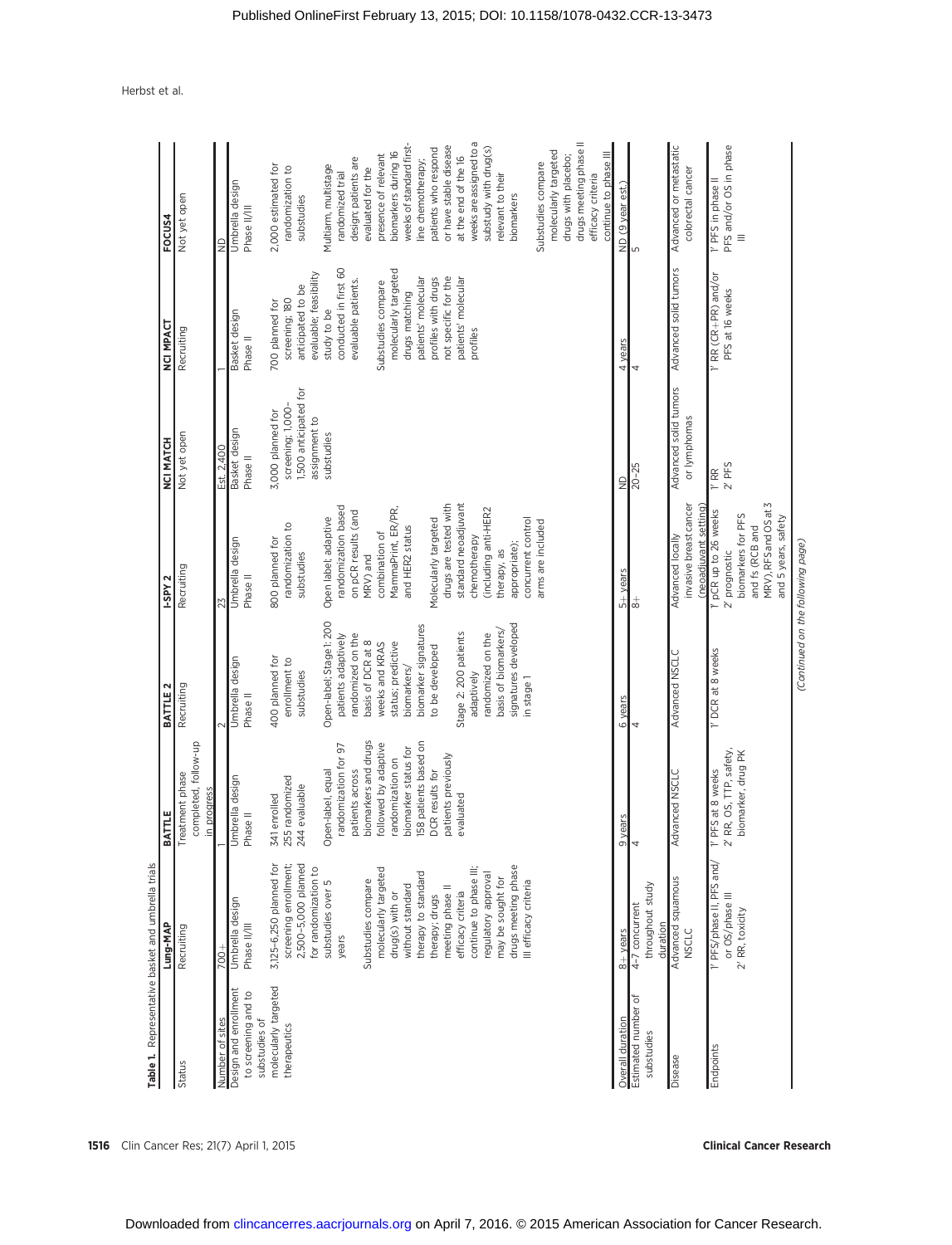|                                                       | Table 1. Representative basket and umbrella trials (Cont'd)                                                                                                                                                                                                                                                                                                                                                                                                                                                                                                                                                                                                                                                                                                                                                                                |                                                                                                                                         |                                                                                                                              |                                                                                                     |                                                                                                                                                                                    |                                                                                                                        |                                                                                                                             |
|-------------------------------------------------------|--------------------------------------------------------------------------------------------------------------------------------------------------------------------------------------------------------------------------------------------------------------------------------------------------------------------------------------------------------------------------------------------------------------------------------------------------------------------------------------------------------------------------------------------------------------------------------------------------------------------------------------------------------------------------------------------------------------------------------------------------------------------------------------------------------------------------------------------|-----------------------------------------------------------------------------------------------------------------------------------------|------------------------------------------------------------------------------------------------------------------------------|-----------------------------------------------------------------------------------------------------|------------------------------------------------------------------------------------------------------------------------------------------------------------------------------------|------------------------------------------------------------------------------------------------------------------------|-----------------------------------------------------------------------------------------------------------------------------|
|                                                       | Lung-MAP                                                                                                                                                                                                                                                                                                                                                                                                                                                                                                                                                                                                                                                                                                                                                                                                                                   | BATTLE                                                                                                                                  | BATTLE 2                                                                                                                     | -SPY <sub>2</sub>                                                                                   | <b>HOLANG</b>                                                                                                                                                                      | NCI MPACT                                                                                                              | FOCUS4                                                                                                                      |
| Time to analysis                                      | Phase II: at progression;<br>progression and at<br>number of events)<br>death (specified<br>phase III: at                                                                                                                                                                                                                                                                                                                                                                                                                                                                                                                                                                                                                                                                                                                                  | 8 weeks                                                                                                                                 | 8 weeks                                                                                                                      | 26 weeks                                                                                            | 26 weeks                                                                                                                                                                           | 16 weeks                                                                                                               | At progression (specified<br>number of events)                                                                              |
| NCI ClinicalTrials.gov<br>and literature<br>citations | NCT02154490                                                                                                                                                                                                                                                                                                                                                                                                                                                                                                                                                                                                                                                                                                                                                                                                                                | NCTO0410189 (18)<br>NCT00410059,<br>NCT00411632,<br>NCT00411671,<br>NCT00409968,                                                        | NCT01248247 (19)                                                                                                             | NCT01042379 (16)                                                                                    | (15)                                                                                                                                                                               | NCT01827384                                                                                                            | (17)                                                                                                                        |
| Diagnostic                                            | needed with IHC and<br>See Table 2 for initial<br>Archival or fresh tumor<br>biomarkers assayed.<br>supplemented as<br>methodologies.<br>biopsy: NGS<br>other assay                                                                                                                                                                                                                                                                                                                                                                                                                                                                                                                                                                                                                                                                        | expression,<br>EGFR mutation and<br>RXR/cyclin D1 and<br>Fresh tumor biopsy:<br>CN, KRAS/BRAF<br>mutation, VEGF/<br>CCND1 CN<br>VEGFR-2 | biomarkers for EGFR,<br>KRAS mutations and<br>assays of predictive<br>PI3K/AKT, and MEK<br>Fresh tumor biopsy:<br>inhibitors | MammaPrint, IHC for<br>FISH or TargetPrint<br>ER and PR, IHC or<br>Fresh tumor biopsy:<br>for ERBB2 | NGS supplemented as<br>needed with IHC and<br>target major cancer<br>approximately 200<br>Fresh tumor biopsy:<br>drugs chosen will<br>genes evaluated;<br>FISH assays;<br>pathways | repair, PI3K, or RAS<br>gene mutations and<br>Fresh tumor biopsy:<br>relevant to DNA<br>RAF pathways<br>amplifications | mutations, epiregulin<br>Tumor biopsy: analysis<br>mRNA, and IHC for<br>for BRAF, PIK3CA,<br>KRAS, and NRAS<br>MMR and PTEN |
| FOCUS4: (ref. 17)                                     | Abbreviations: CCMD, cydin D gene; CR, Copy number; DCR, disease control rate; ER, estrogen receptor; MEK, mitogen-activated kinase MMR, mismatch repair; MRV, magnetic resonance imaging volume; ND, no<br>data; NGS, next-generation DNA sequencing; pCR, pathologic complete response; PK, pharmacokinetics; PR, progesterone receptor; RCB, residual cancer burden; RFS, relapse-free survival; RR, response rate; RXR,<br>MATCH: www.cancer.gov/clinicaltrials/noteworthy-trials/match#match<br>Lung-MAP: www.clinicaltrials.gov/ct2/show/NCT02154490<br>BATTLE 2: www.clinicaltrials.gov/ct2/show/NCT01248247<br>BATTLE: www.clinicaltrials.gov/ct2/show/NCT00409968<br>I-SPY 2: www.clinicaltrials.gov/ct2/show/NCT01042379<br>MPACT: www.clinicaltrials.gov/ct2/show/NCT01827384<br>retinoid x receptor; TTP, time to progression. |                                                                                                                                         |                                                                                                                              |                                                                                                     |                                                                                                                                                                                    |                                                                                                                        |                                                                                                                             |

Lung-MAP: A Protocol for Accelerating Drug Development

Downloaded from [clincancerres.aacrjournals.org o](http://clincancerres.aacrjournals.org/)n April 7, 2016. © 2015 American Association for Cancer Research.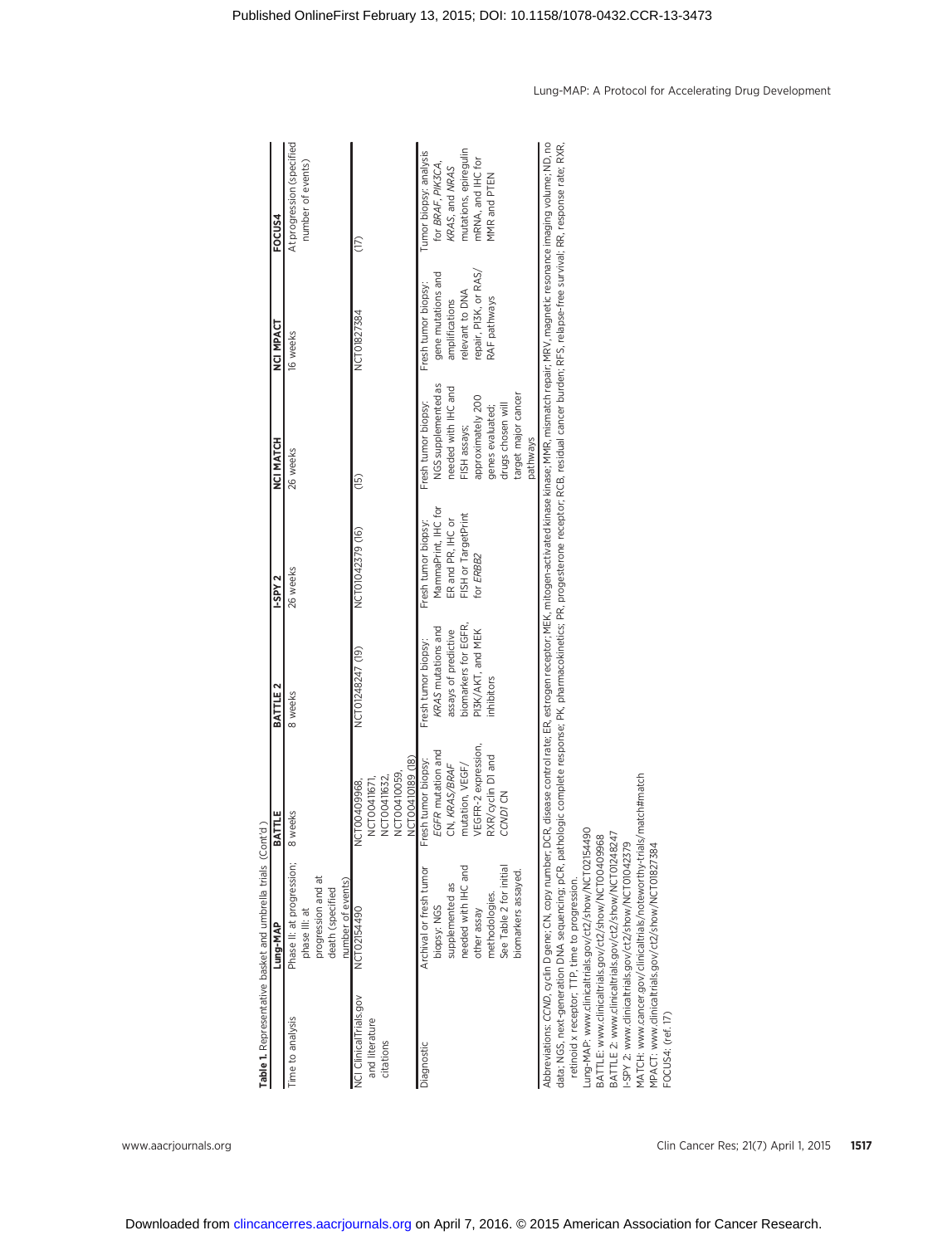and Friends of Cancer Research (Friends)/Brookings Conference on Clinical Cancer Research (22), and was implemented in June 2014. A key design aspect is inclusion of a biologically driven approach to identify targets building on the NCI funded The Cancer Genome Atlas (TCGA; refs. 1, 2). In February 2012, the NCI, including investigators of the TMSC, FDA, European Medicines Agency, and pharmaceutical companies, met on the subject of "Strategies for Integrating Biomarkers into Clinical Development of New Therapies for Lung Cancer." Following that meeting, a TMSC task force was established to develop a series of Lung Cancer Master Protocols. Simultaneously, Friends, in conjunction with FDA and NCI, initiated a similar effort presented as part of the November 2012 Conference on Clinical Cancer Research hosted by Friends and the Engelberg Center for Health Care Reform at the Brookings Institution, and published a white paper that formed the basis for Lung-MAP (22). In March 2013, at a follow-up Friends forum, the decision was made to go forward with the study as a public–private partnership. This partnership brings the different initiatives together, involving the NCI and its Cooperative Group/National Clinical Trials Network (NCTN) infrastructure, the FDA, multiple pharmaceutical companies, Friends, and lung cancer nonprofit organizations and patient advocates. The Lung-MAP public–private partnership is being conducted within the NCTN spearheaded by SWOG. The Foundation for the National Institutes of Health (FNIH) is the convener of the public–private partnership; Friends and FNIH are members of the project's oversight committees and, together with SWOG, are responsible for project management. The final design for Lung-MAP, including the first five drugs and biomarkers to be evaluated, was announced at the 2013 Friends/Brookings Institution Conference on Clinical Cancer Research on November 7, 2013.

Here, we describe the study design, initial selection of drugs, and biomarkers, additional translational medicine studies that might be carried out under Lung-MAP, and a further discussion of the challenges and benefits of the Master Protocol design.

#### Study Design

The overarching goal for this trial is to establish an NCTN mechanism for genomically screening large, clinically welldefined cancer populations and assigning screened patients to substudies within a Master Protocol. These substudies are defined by genotypic alterations (biomarkers) in the tumor paired to drugs that target these alterations. Figure 2 shows the general schema for Lung-MAP. For screening, patients must have adequate tumor tissue for evaluation from either archival formalinfixed paraffin-embedded (FFPE) or fresh tumor biopsies; archival tissue must be a tumor block or a minimum of 12 FFPE slides 4 to  $5 \mu m$  thick (20 slides preferred). Patients  $\geq 18$  years of age, with adequate tissue and pathologically proven advanced-stage lung SCC (stage IIIB or IV), without known EGFR mutations or ALK fusions, whose disease has progressed on exactly one first-line platinum-based therapy (or therapy plus radiation treatment) for metastatic lung cancer, and with Zubrod performance scores  $\leq$ 2.0, who have had no prior malignancies except adequately treated basal and squamous cell skin cancers and cervical cancers in situ, treated stage I/II cancers from which they are in



#### Figure 2.

Lung-MAP study schema. Fresh tumor biopsy or archival FFPE tumor from eligible patients with stage IIIB or IV lung SCC whose disease has progressed on first-line therapy is evaluated using NGS (FoundationOne) and, in some cases molecular assays (e.g., IHC-based), carried out in a CLIA-certified laboratory for the presence of drug-specific biomarkers relevant to lung SCC that may serve as targets for drugs currently under study in Lung-MAP. Results are returned within 10–14 days of tissue submission. Patients are then assigned to substudies based on their biomarkers or to a nonmatch therapy substudy; within the substudies the patients are randomized to biomarker-driven targeted or standard-of care (SOC) therapy. Patients with more than one relevant biomarker are assigned to substudies based on an algorithm designed to best balance accrual among the substudies. Accrual and treatment in phase II continues within each substudy until a sufficient number of progression events have been observed to estimate whether or not a drug will likely be successful in the phase III component. Drugs meeting PFS criteria will continue on in phase III until a sufficient number of progression events has occurred to determine whether or not the targeted drug regimen shows statistically and clinically significant improvement in PFS over SOC. Patients will be followed for up to three years to determine effects on OS.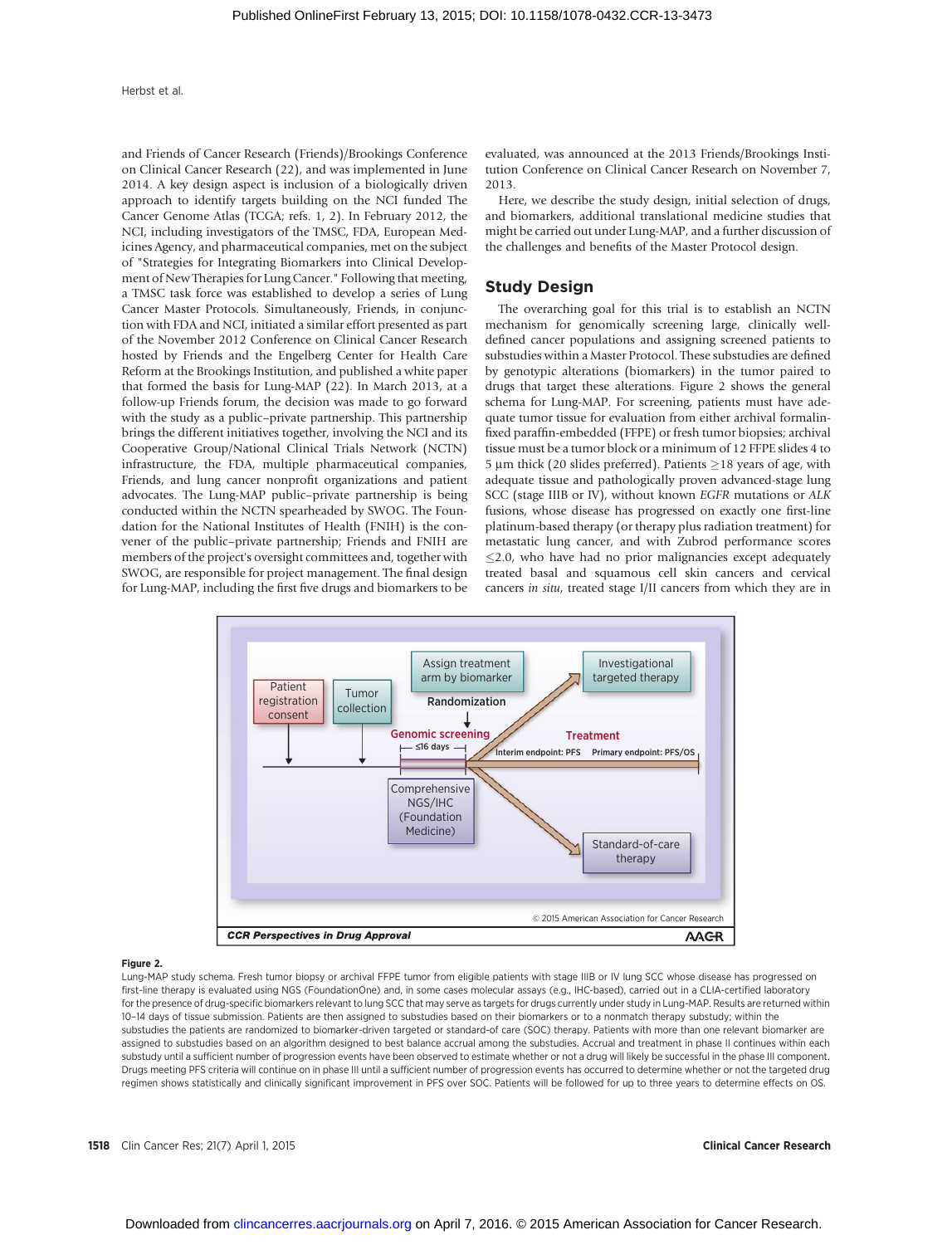Lung-MAP: A Protocol for Accelerating Drug Development



#### Figure 3.

Schema for Lung-MAP substudies, June 2014. \*, Archival FFPE tumor, fresh core needle biopsy (CNB) if needed; TT, targeted therapy; CT, chemotherapy (docetaxel or gemcitabine); TKI, tyrosine kinase inhibitor (erlotinib). See Table 2 for description of initial substudies in Lung-MAP.

complete remission, or other cancers from which they have been disease free for at least 5 years, are evaluated using next-generation DNA sequencing (NGS) along with additional agent-specific molecular assays for the presence of relevant biomarkers. A key factor in the efficiency of the Master Protocol design is rapid turnaround of screening results to establish substudy eligibility (within 10–14 days). Eligible patients are then assigned to substudies based on their biomarkers or to a "nonmatch" therapy substudy if the patient does not qualify for the biomarker-specific substudies. For enrollment to a substudy, patients must have measurable disease as measured by CT or MRI; if treated for brain metastases, they must have had sufficient time for recovery. They will not have had within the past 28 days and are not planning to have other cancer therapy while on study; have no EGFR mutations or ALK translocations detected during screening; have recovered fully from drug treatment or surgery for their lung cancer; have adequate organ function and Zubrod performance scores 2.0, and meet other criteria specific to the substudy to which they are assigned. Within the substudies, patients are randomized to biomarker-driven targeted or standard-of-care (SOC) therapy. In some substudies, targeted therapy plus SOC is compared with SOC. Figure 3 shows the overall schema with the five initial substudies (four targeted therapies and one nonmatch therapy), and Table 2 provides details of the initial substudies.

SCC accounts for approximately 20% to 35% of lung cancer incidence annually (8, 22–26). On the basis of this statistic and the widespread availability of the protocol throughout the NCTN, accrual of 500 to 1,000 patients per year is expected in four to seven concurrent substudies. New substudies will enter the trial on a rolling basis as substudies close, or relevant drug–biomarker pairs with sufficient proof-of-concept become available. Each substudy functions autonomously, opens and closes independently, and is analyzed independently of the other substudies. The duration estimates for each substudy are based on historical data regarding the prevalence of the associated biomarker among lung SCC patients. These estimates may be modified as needed on the basis of the actual prevalence among patients accrued to the study using the Lung-MAP–specific assays (See Table 3). The duration for each substudy is approximately inversely proportional to prevalence, and the accrual is expected to range from 2 to 7 years through phase III. Each substudy will require approximately 300 to 400 patients to complete phase III.

Patients with tumors bearing more than one relevant biomarker are assigned to a substudy based on a predefined algorithm that helps facilitate even enrollment across all substudies. Initially the algorithm will be based on observations in previous studies of lung SCC relevant to the drugs on study, for example, the evaluation of 108 tumors by NGS carried out on the Foundation Medicine (FMI) FoundationOne platform (Fig. 3). In this analysis, overlaps of 2.8%, 0.9%, and 2.0% were estimated for the FGFR biomarker with the CDK, PIK3CA, and c-MET biomarkers, respectively; overlaps of 1.9% and 2.8% were estimated for the CDK biomarker with the PIK3CA and c-MET biomarkers, respectively; and overlap of 1.9% was estimated for the PIK3CA and c-MET biomarkers. The algorithm will be modified as needed during the course of Lung-MAP to accommodate the actual prevalence of overlaps observed for the biomarkers on study. A nonmatch substudy will be open to accrual throughout the trial, ensuring that all enrolling patients receive treatment on protocol.

Each substudy specifies investigator-assessed progression-free survival (IA-PFS) and overall survival (OS) as the coprimary endpoints for the phase III primary objectives. The primary objectives for phase III are to determine whether there is a statistically significant difference in OS and to determine whether there is both a clinically meaningful and statistically significant difference in IA-PFS. The phase II interim analysis in each trial is a "go-no go" decision based on IA-PFS to either continue accruing patients or to close the study for lack of evidence of efficacy at a phase II sample size (8). Along with the paired biomarker, drugs that satisfy the primary objectives have the potential for registration. The choice of PFS as a coprimary endpoint for phase III was made in collaboration with NCI and FDA, based on the wellknown difficulties in obtaining unconfounded OS in trials in advanced lung cancer (27). The bar for PFS is high. In phase II,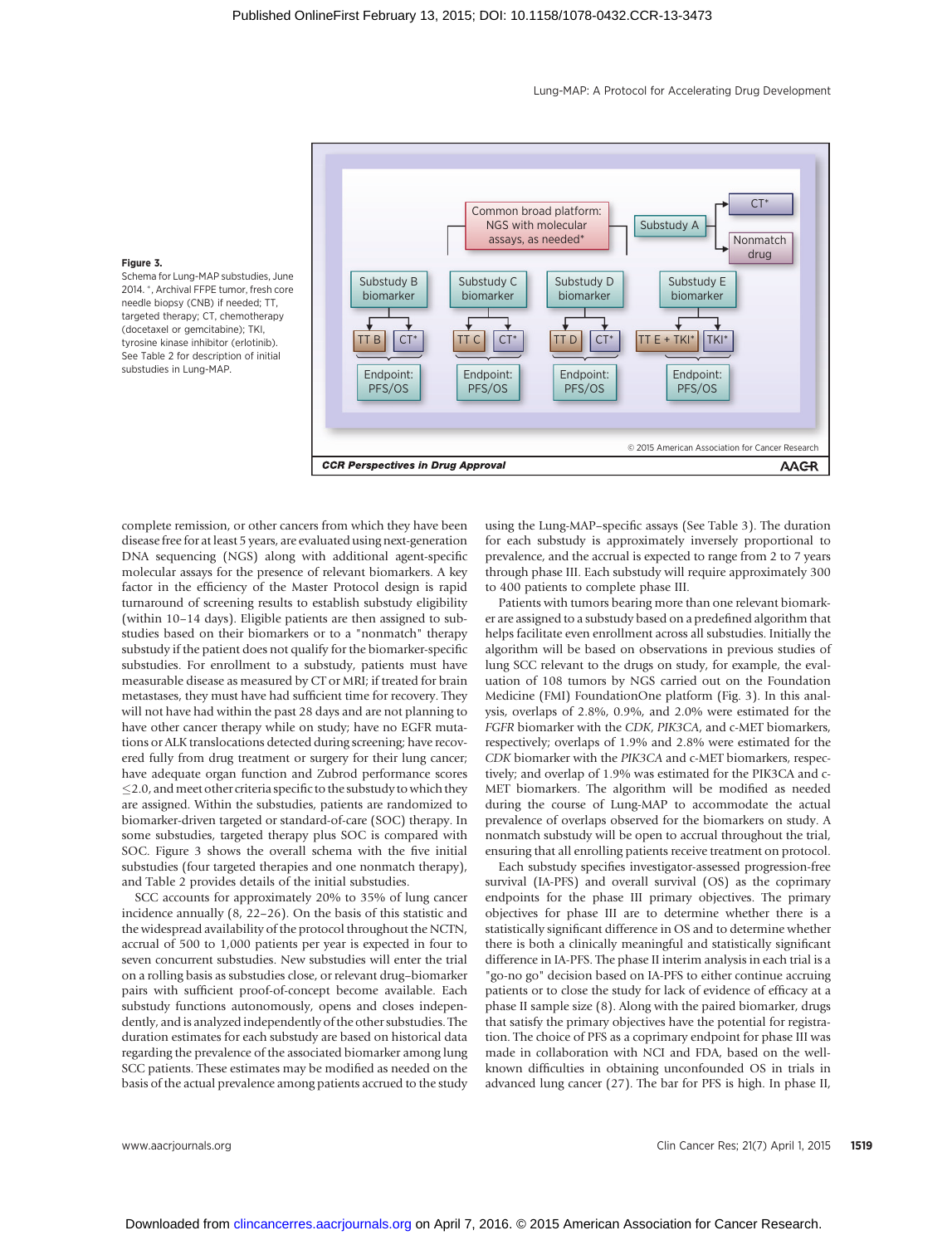Table 2. Initial substudies in Lung-MAP

|                                                                                                                                                      |                             |                                                 |                                                                     |                                           | <b>Initial estimated</b><br>patients (phase II/III)         |                                                                                                                                                                                                                                                                                                                                                      |
|------------------------------------------------------------------------------------------------------------------------------------------------------|-----------------------------|-------------------------------------------------|---------------------------------------------------------------------|-------------------------------------------|-------------------------------------------------------------|------------------------------------------------------------------------------------------------------------------------------------------------------------------------------------------------------------------------------------------------------------------------------------------------------------------------------------------------------|
| Drug (TT, NMT)<br>manufacturer                                                                                                                       | <b>Substudy</b><br>regimens | Mechanism of<br>action                          | Target/<br>biomarkers                                               | <b>Initial</b><br>estimated<br>prevalence | <b>Estimated duration</b><br>in months (phase<br>$II/III$ ) | <b>Scientific rationale</b>                                                                                                                                                                                                                                                                                                                          |
| Taselisib (GDC-0032)<br>Genentech                                                                                                                    | TT vs. CT                   | P13K Inhibitor<br>$(\beta$ -isoform<br>Sparing) | PI3K<br>PIK3CA<br>mutation                                          | 6%-8%                                     | 152/400<br>19/72                                            | $\bullet$<br>More potent against PIK3CA mutant<br>than wild-type in vitro (30)<br>Promising preliminary clinical<br>$\bullet$<br>activity in PIK3CA mutant cancers,<br>including SCC (30, 31); early data<br>suggest that taselisib is less toxic<br>than other PI3K inhibitors                                                                      |
| Palbociclib Pfizer                                                                                                                                   | TT vs. CT                   | CDK4/6<br>inhibitor<br>(highly<br>selective)    | CDK4/6<br>CCND1,2,3<br>mutation<br>CDK4<br>amplification            | 12%                                       | 124/312<br>11/45                                            | Activity in $RB^+$ cell lines and<br>xenografts (32-34)<br>Showed clinical activity (SD<br>٠<br>prolongation) as monotherapy<br>$(32 - 34)$<br>Very active in combination with<br>$\bullet$<br>letrozole in ER <sup>+</sup> , HER2 <sup>-</sup> breast<br>cancer (32-34)                                                                             |
| AZD4547 AstraZeneca                                                                                                                                  | TT vs. CT                   | <b>FGFR kinase</b><br>inhibitor                 | <b>FGFR</b><br><b>FGFR</b><br>amplification,<br>mutation,<br>fusion | 9%                                        | 112/302<br>11/53                                            | In vitro activity in FGFR amplified,<br>mutated, gene translocated cell lines<br>(35, 36)<br>Amplification of FGFR1 in Chinese<br>$\bullet$<br>NSCLC patient tumors, particularly<br>in SCC patients (36)<br>Potent tumor stasis or regression in<br>xenograft models of SCC NSCLC<br>(35, 36)                                                       |
| Rilotumumab [AMG102]<br>Amgen<br>[In process of being<br>replaced, Amgen has<br>decided not to<br>continue<br>development for<br>cancer indications] | $TT + E$ vs. E              | Anti-HGF                                        | c-MET<br>c-MET<br>expression                                        | 16%                                       | 144/326<br>9/37                                             | EGFR and MET may cooperate in<br>driving tumorigenesis; well-<br>tolerated in phase I study in patients<br>with advanced solid tumors;<br>evidence of prolongation of stable<br>disease in these patients (37)<br>Positive results in phase II trial in<br>gastric cancer; has been in<br>registration trial in gastric cancer<br>(with CT; ref. 38) |
| <b>MEDI4736</b><br>AstraZeneca/<br>MedImmune                                                                                                         | NMT vs. CT                  | Anti-PD-L1                                      | Nonmatch<br>study<br>Activity in a<br>$PD-L1$ <sup>+</sup>          | 56%                                       | 170/380<br>8/21                                             | Anti-PD-1 and anti-PD-L1<br>monoclonal antibodies are active in<br>NSCLC, work is ongoing to define<br>selected populations that will derive<br>most benefit from treatment with<br>these agents (39, 40)                                                                                                                                            |

NOTE: Column 1 lists the four targeted therapies (TTs) and one nonmatch therapy (NMT) that comprise the initial set of drugs being evaluated in Lung-MAP. Column 2 shows the arms of the substudies. Three of the TTs are being evaluated as monotherapy against chemotherapy (docetaxel; CT); the fourth is being evaluated in combination with erlotinib (E) against E. Column 3 lists the putative mechanisms of action of the drugs, which form the basis for using these drugs against the targets with corresponding biomarkers listed in Column 4. Column 5 shows the prevalence of the target/biomarkers in lung SCC as estimated using FMI's FoundationOne NGS platform in 108 lung SCC samples for PIK3CA, CDK4/6, and FGFR (see Fig. 3). c-MET overexpression prevalence is estimated from previous studies of c-MET inhibitors. The estimated prevalence for the nonmatch substudy is 100% less the prevalence for the other targets. Column 6 shows the initial expected size and duration of the phase II and III studies for each drug. Column 7 is a brief description of the evidence supporting testing the drugs in Lung-MAP. Additional information on the biologic activity, clinical efficacy, and toxicity of these drugs can be found in the references cited in this table.

Abbreviations: CCND, cyclin D gene; CDK4/6, cyclin-dependent kinases 4 and 6; ER, estrogen receptor; HGF, hepatocyte growth factor; PD-1, programmed death receptor 1; PD-L1, programmed death receptor ligand 1; PIK3CA, gene for PI3K catalytic subunit  $\alpha$ ; RB, retinoblastoma gene; SD, stable disease.

target HR is 0.5 (at least a 2-fold increase over controls; based on 55 progression events, yielding 90% power, 10% type 1 error); the approximate threshold for continuing to phase III is the observation of at least a 41% improvement in median PFS (HR, 0.71). In phase III, the sample size for each substudy is based on a target of 50% improvement in median OS (HR, 0.67), with 90% power and a 2.5% one-sided type I error rate, requiring 256 deaths. The approximate threshold for clinically and statistically significant PFS is 75% improvement in median PFS (HR, 0.57), based on 290 events, power 90%, and type 1 error rate  $= 0.014$ . Drug companies may also choose more stringent criteria for phase II.

Negative trials will be interpreted only as failure of the specific therapeutic agent, and other drugs inhibiting the same target will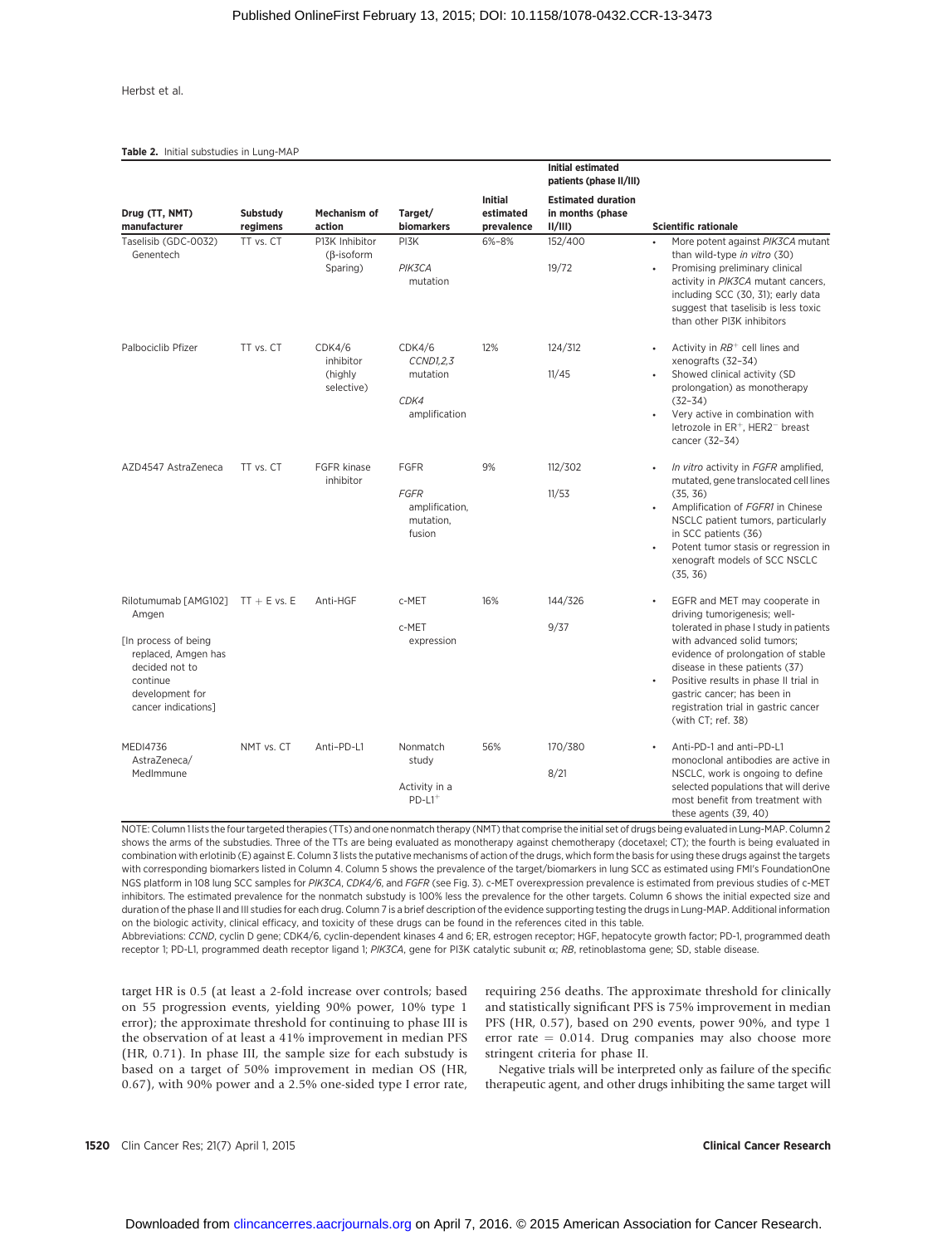#### Lung-MAP: A Protocol for Accelerating Drug Development

| Drug (TT, NMT) manufacturer<br>substudy ID  | Gene              | <b>Alteration</b><br>type | <b>FMI</b> prevalence<br>$(n = 108$ lung<br>squamous cell<br>carcinoma samples) | <b>TCGA</b> prevalence <sup>a</sup><br>$(n = 178$ lung<br>squamous cell<br>carcinoma samples) | FMI vs. TCGA<br>Difference P value<br>(Fisher exact test) |
|---------------------------------------------|-------------------|---------------------------|---------------------------------------------------------------------------------|-----------------------------------------------------------------------------------------------|-----------------------------------------------------------|
| AZD4547 AstraZeneca Substudy D              | <b>FGFR1</b>      | Substitution              | 0.0%                                                                            | 0.6%                                                                                          |                                                           |
|                                             |                   | Fusion                    | 0.0%                                                                            | <b>NA</b>                                                                                     | <b>NA</b>                                                 |
|                                             |                   | Amplification             | 7.4%                                                                            | 16.9%                                                                                         | 0.03                                                      |
|                                             | FGFR <sub>2</sub> | Substitution              | 0.0%                                                                            | 2.2%                                                                                          | 0.30                                                      |
|                                             |                   | Fusion                    | 0.0%                                                                            | <b>NA</b>                                                                                     | <b>NA</b>                                                 |
|                                             |                   | Amplification             | 0.0%                                                                            | 0.0%                                                                                          |                                                           |
|                                             | FGFR3             | Substitution              | 3.7%                                                                            | 2.2%                                                                                          | 0.48                                                      |
|                                             |                   | Fusion                    | 0.0%                                                                            | <b>NA</b>                                                                                     | <b>NA</b>                                                 |
|                                             |                   | Amplification             | 0.0%                                                                            | 0.6%                                                                                          |                                                           |
| Palbociclib Pfizer Substudy C               | CDK4              | Amplification             | 0.9%                                                                            | 0.0%                                                                                          | 0.38                                                      |
|                                             | CCND1             | Amplification             | 8.3%                                                                            | 12.4%                                                                                         | 0.33                                                      |
|                                             | CCND <sub>2</sub> | Amplification             | 2.8%                                                                            | 2.2%                                                                                          |                                                           |
|                                             | CCND3             | Amplification             | 1.9%                                                                            | 0.6%                                                                                          | 0.55                                                      |
| Rilotumumab [GDC-0032] Genentech Substudy B | PIK3CA            | Substitution              | 9.3%                                                                            | 11.8%                                                                                         | 0.56                                                      |

#### Table 3. Comparison of prevalence of gene alteration in the substudy eligibility criteria between FMI and TCGA

NOTE: This table compares prevalence of gene alterations in the substudy eligibility criteria between FMI and TCGA lung SCC datasets (P values from Fisher exact test shown). The observed prevalences are similar between the two datasets, with the exception of FGFR1 amplifications, observed at a lower prevalence in the FMI dataset.

<sup>a</sup>TCGA data of SCC (2) were retrieved using cBioPortal (41, 42). Because FMI detects copy-number alterations by fitting a statistical copy-number model to normalized coverage and allele frequencies, whereas the TCGA data used in this comparison were generated using the GISTIC algorithm (43) and application of a persample variable threshold, the absolute level at which amplifications are called could not be directly compared. Given that amplifications in the FMI approach are called at an estimated 6 copies or above and adjusted to 7 copies for triploid and 8 copies for tetraploid specimens, it is likely that the difference is explainable by the more stringent definition of amplification in the FMI approach.

be considered for future arms as appropriate (e.g., drugs or drug combinations with different specificity for the target and/or different toxicity profiles).

#### Biomarkers and Drugs

Detailed genomic analysis has identified potential therapeutic targets in more than 60% of lung SCC patients; each of these targets exists in a relatively rare subset of patients (2). Biomarkers for these targets of interest within Lung-MAP are defined by specific genomic alterations (mutations, amplifications, and rearrangements) detected by NGS using the FMI FoundationOne platform (28), supplemented with IHC assays (to detect overexpression of the actionable target) or other methodologies as appropriate, performed in a Clinical Laboratory Improvement Amendment (CLIA)–approved setting. It is anticipated that the NGS-defined biomarker will often be a suitable companion diagnostic for registration purposes. The rationale for an NGSbased screening approach stems from the identification in SCC of multiple genetic alterations that are putative oncogenic "drivers," the comprehensive coverage of markers ensuring a high hit rate, and the short turnaround time for obtaining results (Fig. 4).

Candidate drugs are evaluated by a multidisciplinary drug selection committee using specific criteria such as demonstrated biologic activity against the target associated with a proposed predictive biomarker(s), well-understood mechanism of activity against the target, evidence of clinical activity in cancer, particularly in squamous cell cancers (e.g., phase I responders), manageable toxicity, and practical dosage regimens that are acceptable to the patient and clinician. To date, the study team has focused on monotherapy, but understands, as described below, that more effective therapy may be achieved by targeting multiple components of signaling pathways simultaneously and will begin to explore combinations of targeted drugs. Drug and biomarker selection will be a continuous process during Lung-MAP to

replace drugs or drug combinations that leave the study; to ensure that the nonmatch drug arm is always open to accrual; and to add substudies with new drugs or drug combinations/targets. Drug selection for Lung-MAP is a fluid process, intended to be responsive to research advances. The drug selection committee meets frequently, up to monthly, as needed. As described above, when current drugs leave Lung-MAP, other drugs or drug combinations for their targets also may be considered. Candidate drugs will be sought from multiple sources, including interested pharmaceutical companies, clinical investigators, and comprehensive literature surveys. Although the primary focus of Lung-MAP is on strategies with targeted drugs, the nonmatch substudy is also important. It both allows the exploration of new therapies with expected broad-ranging activity across cancers, such as immunotherapy [represented by the current nonmatch substudy with the anti–programmed death receptor ligand 1 (anti–PD-L1) drug MEDI4736], and provides a way to offer screen-negative patients access to a promising agent in a clinical trial setting.

Finally, Lung-MAP will provide a rich resource of tissue, blood, and imaging associated with well-documented clinical outcomes from patients with refractory lung SCC for additional translational medicine studies. Considering that SCC is one of the most genetically complex of all tumor types, it is anticipated that many lung SCC tumors will require combination therapies to simultaneously inhibit multiple oncogenic drivers and overcome innate resistance mechanisms, likely necessitating custom-tailored regimens for each patient based on his or her unique tumor genetic profile. Tackling this complexity will require not only comprehensive marker assessment, but also a constant reevaluation and optimization of treatment outcomes that can only be conducted in a systematic clinical trial setting. The typical approach of clinical trials evaluating single biomarker–single treatment pairs in isolation will not be transformative. In addition, although the comprehensive analysis of genetic alterations provided by NGS technology, including DNA mutations, insertions, deletions,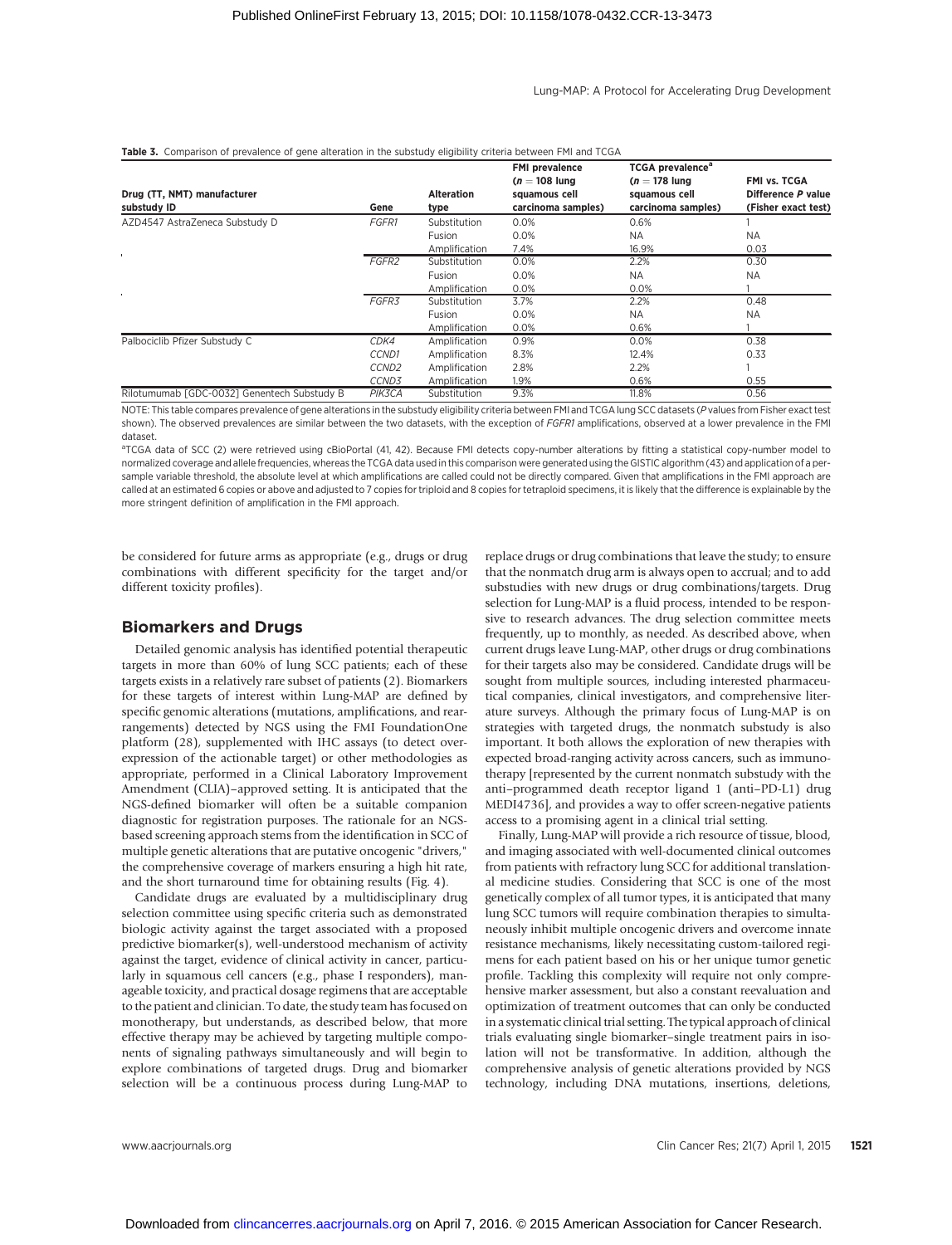

#### Figure 4.

Prevalence of genomic alterations in lung SCC. This chart shows the prevalence and pattern of mutations, amplifications, and rearrangements seen in 108 consecutive FFPE lung SCC tumor samples sequenced using the FMI FoundationOne platform to an average unique median depth (the number of times a given region has been sequenced by independent reads) of >500 x. This plot highlights the diversity of alterations in lung SCC and the importance of a comprehensive genomic assessment with respect to both the number of genes assessed and alteration types.

copy-number abnormalities, and chromosomal aberrations, is by far the most promising screening approach currently available, analysis of protein disposition may prove equally informative in some instances, necessitating development of additional biomarker assays. Finally, analysis of blood-based biomarkers has seen a recent resurgence subsequent to the development of highly sensitive, highly accurate analytics. Many research groups are currently developing approaches to investigate cell-free tumor DNA in peripheral circulation or detailed multiplexed analysis of circulating tumor cells. In addition to obviating the need for arduous and expensive tumor biopsies, theoretical advantages to a blood-based biomarker approach include reduced sampling error from individual biopsies in heterogeneous tumors such as SCC, and the ability to detect emergence of acquired resistance mechanisms/alternative drivers over the course of therapy. The serial blood draws collected from each patient enrolled inLung-MAP, added to the comprehensive tumor tissue analysis, will provide an invaluable resource for accelerated development of predictive blood-based biomarkers. The central collection of imaging data will allow for a better understanding of the radiomic signature of SCC, understanding of the image-based response and progression in these subsets and the potential to centrally verify IA-PFS.

#### Discussion—Challenges and Benefits

There are challenges to Lung-MAP, and to cancer drug development generally, that can be tackled as the study progresses, and the strategies for handling the challenges can be incorporated into designs to facilitate future trials. One example is that the Lung-MAP approach requires large and rapid accrual from many sites. This is addressed in part by the NCTN mechanism, which coordinates activities between different cooperative group research sites and their affiliates, allowing Lung-MAP to be offered as a clinical trial option at hundreds of institutions and treatment centers around the country, and potentially internationally. To accelerate access to as many sites as possible, Lung-MAP uses the NCI Central IRB (CIRB). By doing so, individual research institutions that allow the CIRB to replace institutional IRBs have fewer administrative steps to activating the trial, while maintaining the safety of study participants. Use of the CIRB is currently optional for NCTN sites; however, its use will become mandatory in 2015. Although the general NCTN site qualification procedures are cost-effective and rigorous regarding requirements for study staff and facilities, they do not suffice for ensuring that adequate awareness, training, staff, and facilities are in place for individual studies across the NCTN. Additional qualification and planning activities through direct contact with sites, NCTN-wide webinars, and regional investigator meetings are warranted.

Another challenge is that Lung-MAP requires commitment by pharmaceutical partners and the FDA to ensure that the trial provides a regulatory approval pathway. To support this need, all partners—NCI, FDA, pharmaceutical companies, academic leaders, SWOG, Friends, and FNIH—have been involved in the design and development of the study as a whole, as well as of individual substudies. Furthermore, it is difficult to conduct randomized trials in settings in which patients have multiple options for obtaining treatment with targeted agents. To reduce confusion and help patients reach the best decisions for their care, a system has been put in place for Lung-MAP to provide guidance to physicians and patients on evaluation of screening results.

Finding the best drugs is another challenge. More than 100 candidate drugs were reviewed to identify the five in the first round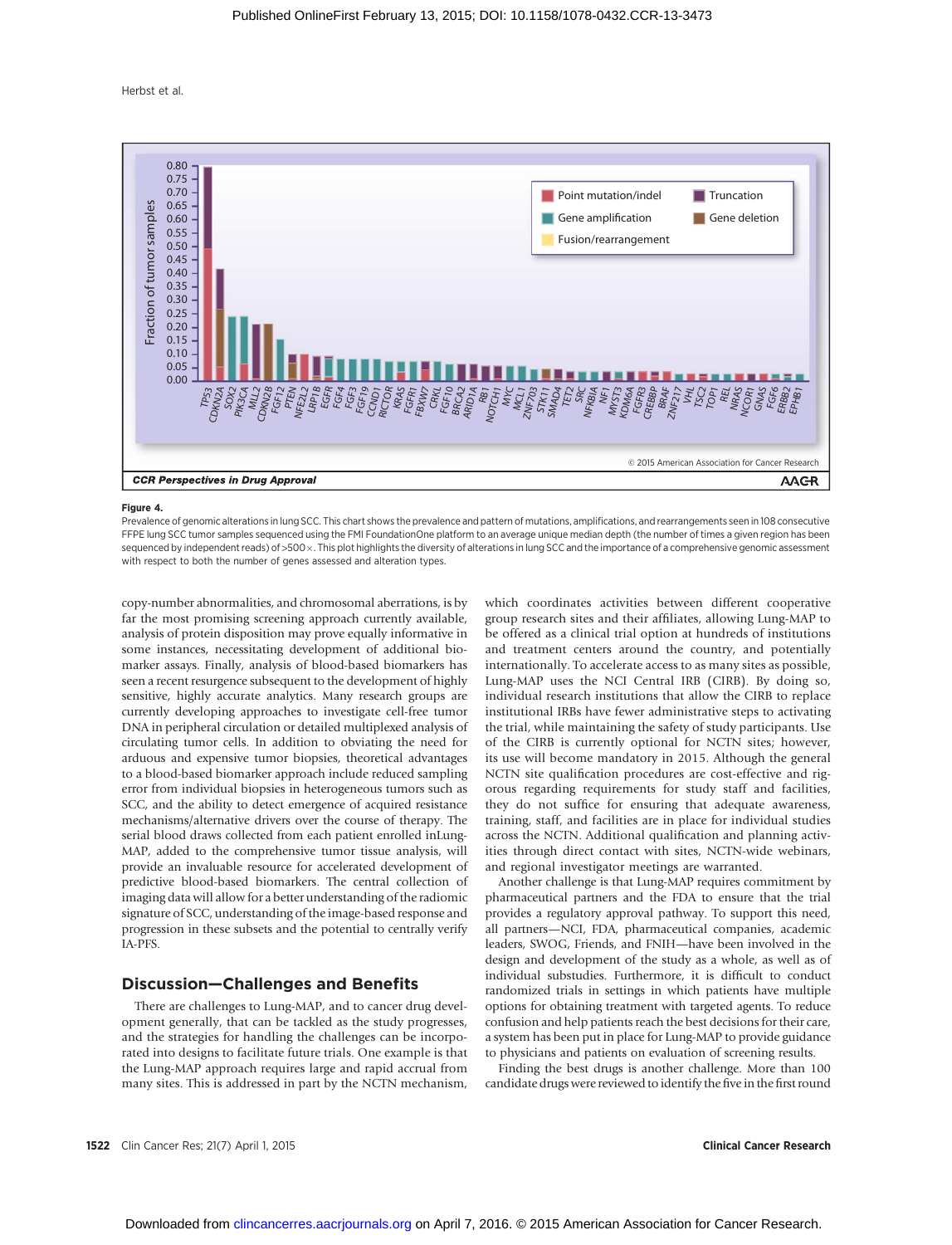## Text Box 1. Benefits of Lung-MAP approach for drug development

- \* Grouping biomarker-driven targeted drug studies under a single trial will reduce the screen failure rate, making the screening efficient and worthwhile for both patients and physicians
- Operational and protocol development efficiencies are provided by the Master Protocol framework; for example, consistency is provided by applying the Master Protocol every drug for the disease would be tested in the identical manner
- A regulatory approval pathway is provided for drugs and companion diagnostic biomarkers
- Shared infrastructure for screening, database, enrollment, site management, etc., is less costly than in individual studies
- Improvement in overall efficiency of drug development is provided in a specific disease setting, bringing safe and more effective drugs to patients sooner than they might otherwise be available

of Lung-MAP. In many cases, exciting new drugs do not have the supporting clinical data needed for immediate selection for Lung-MAP. To address this problem, a pipeline could be established via phase I/IIa studies to identify candidates early in development and seamlessly develop needed data for the new candidate to become eligible for Lung-MAP. Another issue for access to drugs is company concerns regarding risks to primary development paths for their drugs. Although the costs to pharmaceutical companies for Lung-MAP are much less than for individual company-run studies, they are still significant. Particularly, the burden to smaller companies that may have exciting drugs, but limited development resources should be considered in funding strategies.

Finally, the importance of integrating measures of patient reported outcomes (PRO) into clinical trials is increasingly recognized. Lung-MAP will incorporate PROs so that this added dimension is accounted for in judging the overall impact of new therapies.

In summary, Lung-MAP is a public–private collaboration in which each partner is committed to rapidly identify new active drugs for SCC NSCLC and to shorten the approval pathway (29). Lung-MAP is a new model for high-quality drug development in less time, at less cost, and, most importantly to improve the lives of patients with lung cancer. The benefits of this approach are summarized in Text Box 1 (29). The shared goal of accelerating the pace in which new drugs are developed is the driving force behind the Lung-MAP partnership.

#### References

- 1. Collisson EA, Campbell JD, Brooks AN, Berger AH, Lee W, Chmielecki J, et al. Comprehensive molecular profiling of lung adenocarcinoma. Nature 2014;511:543–50.
- 2. Hammerman PS, Lawrence MS, Voet D, Jing R, Cibulskis K, Sivachenko A, et al. Comprehensive genomic characterization of squamous cell lung cancers. Nature 2012;489:519–25.

#### Disclosure of Potential Conflicts of Interest

R.S. Herbst is a consultant/advisory board member for Biothera, Diatech, Eli Lilly, Genentech, Merck, N-of-One, and Pfizer. F.R. Hirsch is a consultant/advisory board member for AstraZeneca and Genentech. L.H. Schwartz is a consultant/advisory board member for Pfizer and is on the endpoint analysis committee for Celgene, ICON, and Novartis. S.S. Ramalingam is a consultant/advisory board member for Amgen, AstraZeneca, and Genentech. J.D. Bradley reports receiving a commercial research grant from Varian Medical Systems. V.A. Miller, R. Yelensky, and Y. Li are employees of and have ownership interest in Foundation Medicine. C.C. Sigman is an employee of CCS Associates. V.A. Papadimitrakopoulou is a consultant/advisory board member for Amgen, AstraZeneca, Biothera, Clovis Oncology, Eli Lilly, Genentech, Gensignia Life Sciences, and Janssen. No potential conflicts of interest were disclosed by the other authors.

#### Authors' Contributions

Conception and design: R.S. Herbst, D.R. Gandara, F.R. Hirsch, M.W. Redman, M. LeBlanc, P.C. Mack, L.H. Schwartz, S.S. Ramalingam, J.D. Bradley, Y. Zhou, V.A. Miller, J.D. Allen, E.V. Sigal, D. Wholley, C.C. Sigman, G.M. Blumenthal, S. Malik, G.J. Kelloff, C.D. Blanke, V.A. Papadimitrakopoulou

Development of methodology: R.S. Herbst, D.R. Gandara, F.R. Hirsch, M.W. Redman, M. LeBlanc, P.C. Mack, L.H. Schwartz, S.S. Ramalingam, Y. Zhou, R. Yelensky, G.M. Blumenthal, C.D. Blanke, V.A. Papadimitrakopoulou

Acquisition of data (provided animals, acquired and managed patients, provided facilities, etc.): R.S. Herbst, D.R. Gandara, F.R. Hirsch, M.W. Redman, M. LeBlanc, D. Sparks, Y. Zhou, R. Yelensky, G.M. Blumenthal, C.D. Blanke, V.A. Papadimitrakopoulou

Analysis and interpretation of data (e.g., statistical analysis, biostatistics, computational analysis): R.S. Herbst, D.R. Gandara, F.R. Hirsch, M.W. Redman, L.H. Schwartz, J.D. Bradley, Y. Zhou, R. Yelensky, Y. Li, G.M. Blumenthal, S. Malik, C.D. Blanke, V.A. Papadimitrakopoulou

Writing, review, and/or revision of the manuscript: R.S. Herbst, D.R. Gandara, F.R. Hirsch, M.W. Redman, M. LeBlanc, P.C. Mack, L.H. Schwartz, E. Vokes, S.S. Ramalingam, J.D. Bradley, Y. Zhou, V.A. Miller, J.D. Allen, C.C. Sigman, G.M. Blumenthal, J.S. Abrams, C.D. Blanke, V.A. Papadimitrakopoulou

Administrative, technical, or material support (i.e., reporting or organizing data, constructing databases): R.S. Herbst, D.R. Gandara, F.R. Hirsch, M.W. Redman, D. Sparks, Y. Zhou, C. Miwa, C.C. Sigman, G.M. Blumenthal, C.D. Blanke, V.A. Papadimitrakopoulou

Study supervision: R.S. Herbst, D.R. Gandara, F.R. Hirsch, M.W. Redman, M. LeBlanc, P.C. Mack, S.S. Ramalingam, D. Sparks, Y. Zhou, G.M. Blumenthal, S. Malik, G.J. Kelloff, J.S. Abrams, C.D. Blanke, V.A. Papadimitrakopoulou Other (managing and administering underlying partnership and governance; project management): D. Wholley

#### Grant Support

This work was supported in part by the NCI of the NIH under award numbers U10CA180888 (to SWOG), U10CA180819 (to SWOG), and R01CA155196 (to R.S. Herbst) and by Amgen, AstraZeneca, Genentech, and Pfizer, through the Foundation for the National Institutes of Health and in partnership with Friends of Cancer Research.

Received October 13, 2014; revised January 6, 2015; accepted January 12, 2015; published OnlineFirst February 13, 2015.

- 3. Hirsch FR, Janne PA, Eberhardt WE, Cappuzzo F, Thatcher N, Pirker R, et al. Epidermal growth factor receptor inhibition in lung cancer: status 2012. J Thorac Oncol 2013;8:373–84.
- 4. Kwak EL, Bang YJ, Camidge DR, Shaw AT, Solomon B, Maki RG, et al. Anaplastic lymphoma kinase inhibition in non–small cell lung cancer. N Engl J Med 2010;363:1693–703.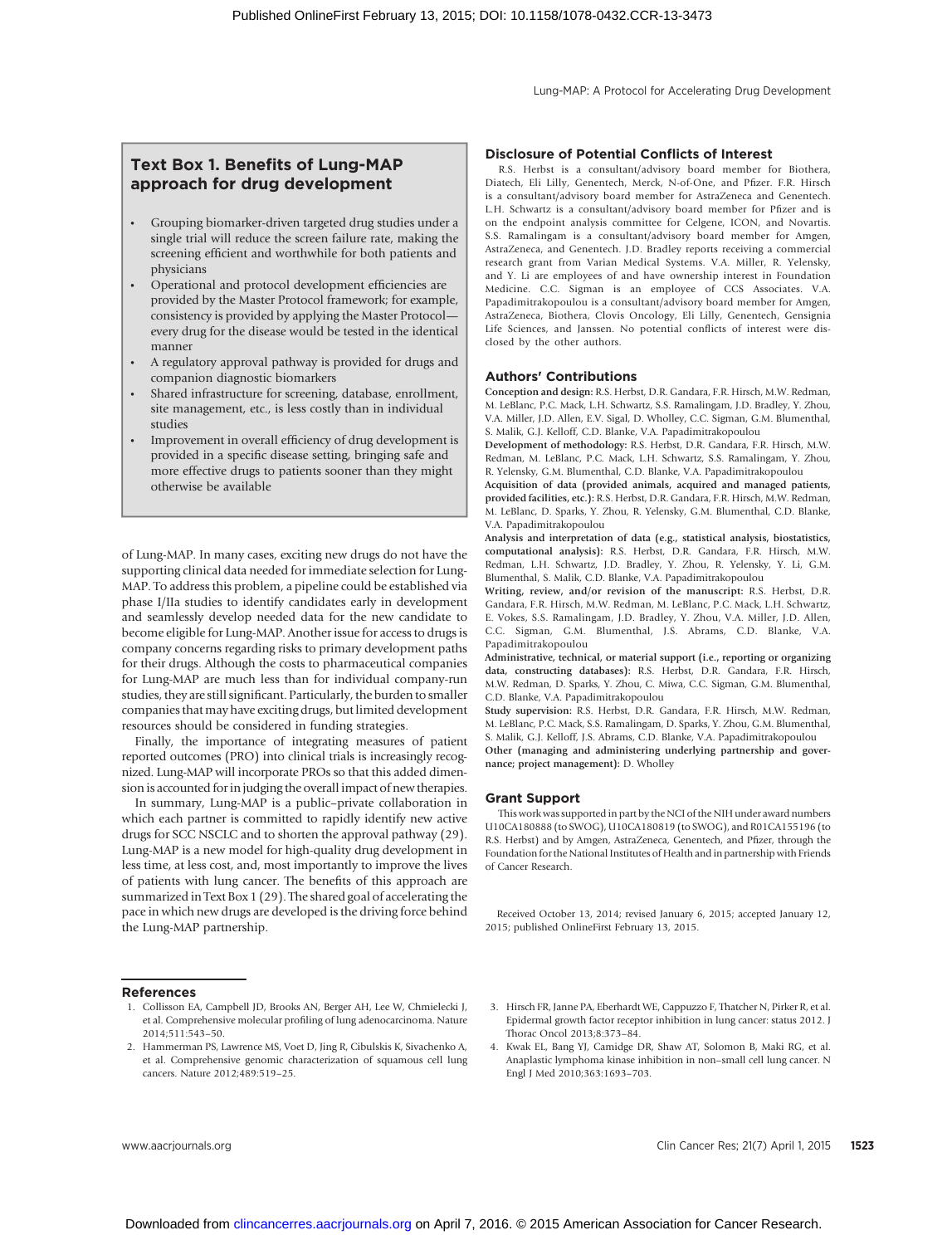- 5. Shaw AT, Engelman JA. Ceritinib in ALK-rearranged non–small cell lung cancer. N Engl J Med 2014;370:2537–9.
- 6. McKeage K. Alectinib: a review of its use in advanced ALK-rearranged non– small cell lung cancer. Drugs 2015;75:75–82.
- 7. Kodama T, Tsukaguchi T, Satoh Y, Yoshida M, Watanabe Y, Kondoh O, et al. Alectinib shows potent antitumor activity against RET-rearranged non– small cell lung cancer. Mol Cancer Ther 2014;13:2910–8.
- 8. Cardarella S, Johnson BE. The impact of genomic changes on treatment of lung cancer. Am J Respir Crit Care Med 2013;188:770–5.
- 9. Soria JC, Mok TS, Cappuzzo F, Janne PA. EGFR-mutated oncogeneaddicted non–small cell lung cancer: current trends and future prospects. Cancer Treat Rev 2012;38:416–30.
- 10. Langer CJ, Novello S, Park K, Krzakowski M, Karp DD, Mok T, et al. Randomized, phase III trial of first-line figitumumab in combination with paclitaxel and carboplatin versus paclitaxel and carboplatin alone in patients with advanced non–small cell lung cancer. J Clin Oncol 2014;32:2059–66.
- 11. Dilts DM. Time has come to raise the bar in oncology clinical trials. J Clin Oncol 2014;32:1186–7.
- 12. Ellis LM, Bernstein DS, Voest EE, Berlin JD, Sargent D, Cortazar P, et al. American Society of Clinical Oncology perspective: raising the bar for clinical trials by defining clinically meaningful outcomes. J Clin Oncol 2014;32:1277–80.
- 13. 21st Century Cures: Modernizing Clinical Trials: Hearing before the Subcommittee on Health of the House Committee on Energy and Commerce, United States House of Representatives, 113th Cong., 2nd Sess., July 9, 2014.
- 14. Sleijfer S, Bogaerts J, Siu LL. Designing transformative clinical trials in the cancer genome era. J Clin Oncol 2013;31:1834–41.
- 15. Conley BA, Doroshow JH. Molecular analysis for therapy choice: NCI MATCH. Semin Oncol 2014;41:297–9.
- 16. Barker AD, Sigman CC, Kelloff GJ, Hylton NM, Berry DA, Esserman LJ. I-SPY 2: an adaptive breast cancer trial design in the setting of neoadjuvant chemotherapy. Clin Pharm Ther 2009;86:97–100.
- 17. Kaplan R, Maughan T, Crook A, Fisher D, Wilson R, Brown L, et al. Evaluating many treatments and biomarkers in oncology: a new design. J Clin Oncol 2013;31:4562–8.
- 18. Kim ES, Herbst RS, Wistuba II, Lee JJ, Blumenschein GR Jr, Tsao A, et al. The BATTLE trial: personalizing therapy for lung cancer. Cancer Discov 2011;1:44–53.
- 19. Papadimitrakopoulou V, Wistuba II, Lee JJ, Tsao AS, Kalhor N, Fossella FV, et al. BATTLE-2 program: a biomarker-integrated targeted therapy study in previously treated patients with advanced non–small cell lung cancer (NSCLC). J Clin Oncol, 2013 (suppl; abstr TPS8118).
- 20. Park JW, Liu MC, Yee D, DeMichele A, van't Veer L, Hylton N, et al. Neratinib plus standard neoadjuvant therapy for high-risk breast cancer: efficacy results from the I-SPY 2 TRIAL [abstract]. In: Proceedings of the 105th Annual Meeting of the American Association for Cancer Research; 2014 Apr 5–9; San Diego, CA. Philadelphia (PA): AACR; 2014. Abstract nr CT227.
- 21. Positive Results for Drug Combo in I-SPY 2 Trial. Cancer Discov 2014;4: OF2.
- 22. Herbst R, Rubin E, LaVange L, Abrams J, Wholley D, Arscott K, et al. Design of a disease-specific master protocol [abstract on the Internet]. Issue brief: conference on Clinical Cancer Research, November 2012. Washington: Friends of Cancer Research; 2012 [updated. 2012; cited 2014 August 27]; Available from: http://www.focr.org/sites/default/files/CCCR12Master-Protocol.pdf.
- 23. Lewis DR, Check DP, Caporaso NE, Travis WD, Devesa SS. US lung cancer trends by histologic type. Cancer 2014;120:2883–92.
- 24. Rooney M, Devarakonda S, Govindan R. Genomics of squamous cell lung cancer. Oncologist 2013;18:707–16.
- 25. Travis WD. Pathology of lung cancer. Clin Chest Med 2011;32:669–92.
- 26. Drilon A, Rekhtman N, Ladanyi M, Paik P. Squamous-cell carcinomas of the lung: emerging biology, controversies, and the promise of targeted therapy. Lancet Oncol 2012;13:e418–26.
- 27. Hotta K, Suzuki E, Di Maio M, Chiodini P, Fujiwara Y, Takigawa N, et al. Progression-free survival and overall survival in phase III trials of molecular-targeted agents in advanced non-small-cell lung cancer. Lung Cancer 2013;79:20–6.
- 28. Frampton GM, Fichtenholtz A, Otto GA, Wang K, Downing SR, He J, et al. Development and validation of a clinical cancer genomic profiling test based on massively parallel DNA sequencing. Nat Biotechnol 2013;31: 1023–31.
- 29. Collins FS. Genome-sequencing anniversary. Faces of the genome. Science 2011;331:546.
- 30. Lopez S, Schwab CL, Cocco E, Bellone S, Bonazzoli E, English DP, et al. Taselisib, a selective inhibitor of PIK3CA, is highly effective on PIK3CAmutated and HER2/neu amplified uterine serous carcinoma in vitro and in vivo. Gynecol Oncol 2014;135:312–7.
- 31. Ndubaku CO, Heffron TP, Staben ST, Baumgardner M, Blaquiere N, Bradley E, et al. Discovery of 2-{3-[2-(1-isopropyl-3-methyl-1H-1,2-4 triazol-5-yl)-5,6-dihydrobenzo[f]imidazo[1,2-d][1,4]oxazepin-9-yl]-1Hpyrazol-1-yl}-2-methylpropanamide (GDC-0032): a beta-sparing phosphoinositide 3-kinase inhibitor with high unbound exposure and robust in vivo antitumor activity. J Med Chem 2013;56:4597–610.
- 32. Hosford SR, Miller TW. Clinical potential of novel therapeutic targets in breast cancer: CDK4/6, Src, JAK/STAT, PARP, HDAC, and PI3K/AKT/mTOR pathways. Pharmacogenomics Pers Med 2014;7:203–15.
- 33. Cadoo KA, Gucalp A, Traina TA. Palbociclib: an evidence-based review of its potential in the treatment of breast cancer. Breast Cancer 2014;6: 123–33.
- 34. Rocca A, Farolfi A, Bravaccini S, Schirone A, Amadori D. Palbociclib (PD 0332991): targeting the cell cycle machinery in breast cancer. Expert Opin Pharmacother 2014;15:407–20.
- 35. Gavine PR, Mooney L, Kilgour E, Thomas AP, Al-Kadhimi K, Beck S, et al. AZD4547: an orally bioavailable, potent, and selective inhibitor of the fibroblast growth factor receptor tyrosine kinase family. Cancer Res 2012;72:2045–56.
- 36. Zhang J, Zhang L, Su X, Li M, Xie L, Malchers F, et al. Translating the therapeutic potential of AZD4547 in FGFR1-amplified non–small cell lung cancer through the use of patient-derived tumor xenograft models. Clin Cancer Res 2012;18:6658–67.
- 37. Gordon MS, Sweeney CS, Mendelson DS, Eckhardt SG, Anderson A, Beaupre DM, et al. Safety, pharmacokinetics, and pharmacodynamics of AMG 102, a fully human hepatocyte growth factor-neutralizing monoclonal antibody, in a first-in-human study of patients with advanced solid tumors. Clin Cancer Res 2010;16:699–710.
- 38. Rilotumumab extends PFS in gastric cancer. Cancer Discov 2014;4:OF1.
- 39. Johnson DB, Rioth MJ, Horn L. Immune checkpoint inhibitors in NSCLC. Curr Treat Options Oncol 2014;15:658–69.
- 40. Lu J, Lee-Gabel L, Nadeau MC, Ferencz TM, Soefje SA. Clinical evaluation of compounds targeting PD-1/PD-L1 pathway for cancer immunotherapy. J Oncol Pharm Pract 2014 June 9. [Epub ahead of print].
- 41. Cerami E, Gao J, Dogrusoz U, Gross BE, Sumer SO, Aksoy BA, et al. The cBio cancer genomics portal: an open platform for exploring multidimensional cancer genomics data. Cancer Discov 2012;2:401–4.
- 42. Gao J, Aksoy BA, Dogrusoz U, Dresdner G, Gross B, Sumer SO, et al. Integrative analysis of complex cancer genomics and clinical profiles using the cBioPortal. Sci Signal 2013;6:pl1.
- 43. Mermel CH, Schumacher SE, Hill B, Meyerson ML, Beroukhim R, Getz G. GISTIC2.0 facilitates sensitive and confident localization of the targets of focal somatic copy-number alteration in human cancers. Genome Biol 2011;12:R41.